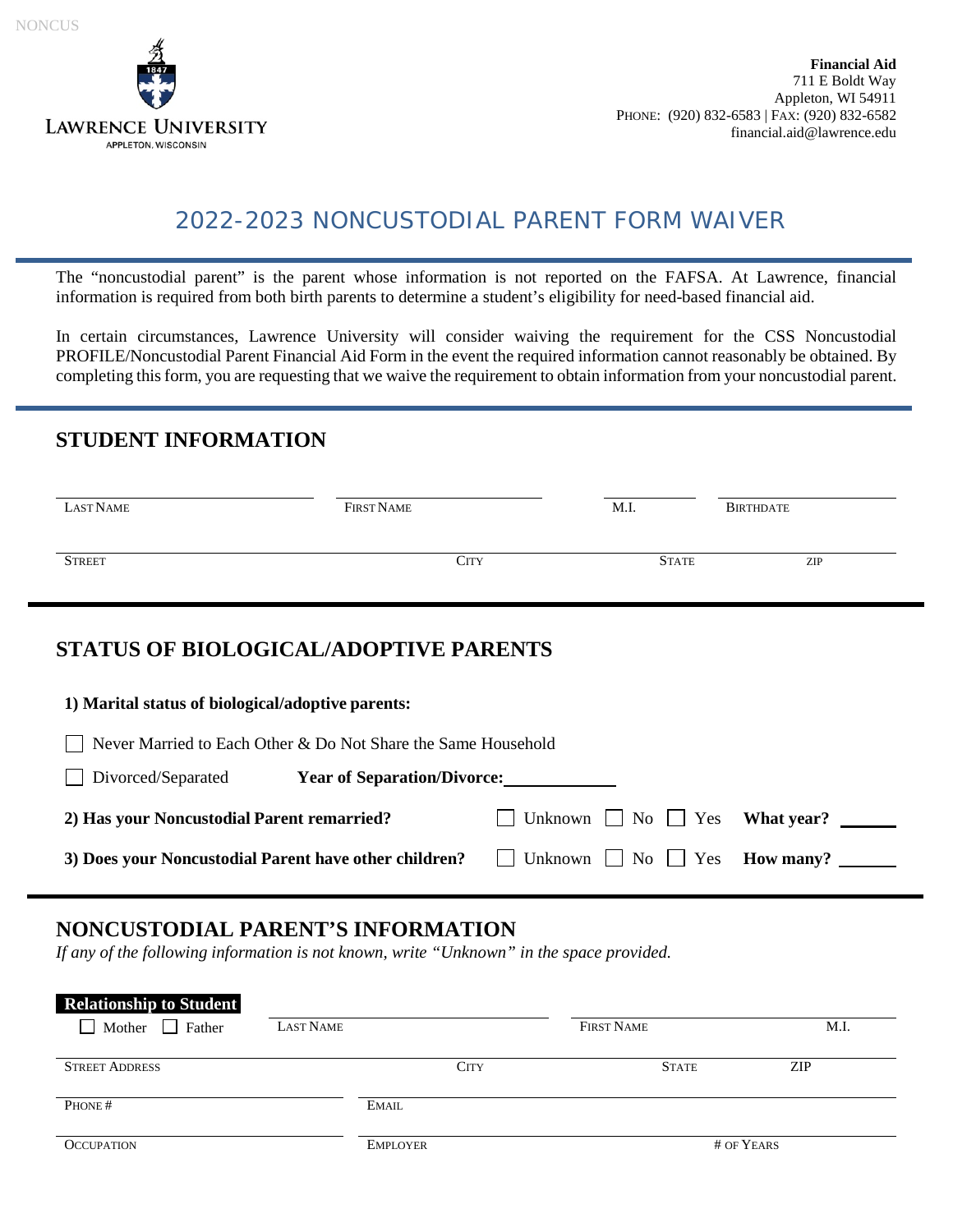#### **CHILD SUPPORT & LEGAL ORDERS**

| Did the Noncustodial Parent pay child support in 2020 or 2021?<br>Yes<br>N <sub>o</sub>                                                                                                                            |  |  |  |
|--------------------------------------------------------------------------------------------------------------------------------------------------------------------------------------------------------------------|--|--|--|
| If Yes, indicate the total amount of child support paid:                                                                                                                                                           |  |  |  |
| For the student:<br>For other children:                                                                                                                                                                            |  |  |  |
| Voluntarily<br><b>Pursuant to Court Order</b><br>Wage Garnishment<br>Support was paid:                                                                                                                             |  |  |  |
| <b>If No,</b> indicate the last year that he/she paid any child support:                                                                                                                                           |  |  |  |
|                                                                                                                                                                                                                    |  |  |  |
| FREQUENCY OF CONTACT                                                                                                                                                                                               |  |  |  |
| 1) Has the student had contact with the noncustodial parent in the past year?<br>N <sub>o</sub><br><b>Yes</b>                                                                                                      |  |  |  |
| If No, when was the last time of the contact?                                                                                                                                                                      |  |  |  |
| If Yes, how often does the student have contact with the noncustodial parent?                                                                                                                                      |  |  |  |
| If Yes, what is the nature of the contact (phone, email, text, visit, etc.)?                                                                                                                                       |  |  |  |
|                                                                                                                                                                                                                    |  |  |  |
| 2) Are there any legal orders that limit the noncustodial parent's contact with the student?<br>N <sub>0</sub><br><b>Yes</b><br>If Yes, please provide a copy of documentation (divorce decree, court order, etc.) |  |  |  |

## **STUDENT STATEMENT**

In the space below, you must provide a personal statement regarding your relationship with your noncustodial parent. If more space is needed, please attach a separate document.